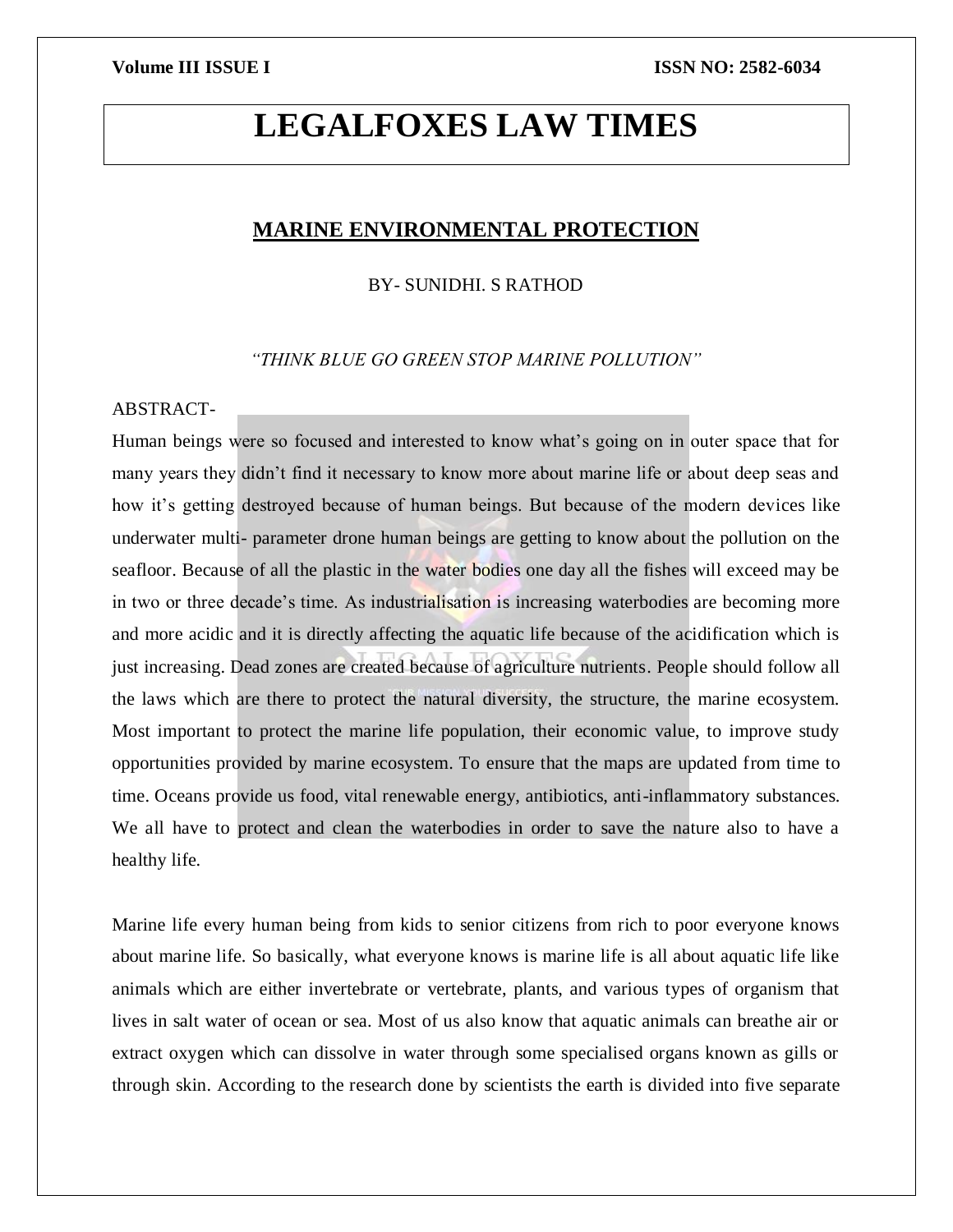oceans and is connected to a single word world ocean. Marine diversity and its importance can be known from the fact that 71% of the earth's surface is covered with sea water most of the water on earth is saline and the remaining 2.5% of water fresh water. Most of the fresh water is present in the form of ice in ice caps and glaciers, are the ones which covers less than 50,000 square kilometres. It is an interconnected of ice caps and glaciers are also known as ice filed. According to resources it is known that the "average salinity of earth's oceans is about 35 grams of salt per kilo of sea water. Most of the salt in the ocean comes the weathering and erosion of rocks on land. Some of them are realised from the volcanic activities or extracted from cool igneous rocks." The famous science fiction writer Arthur C. Clarke once pointed out that it would be way more appropriate to prefer planet Earth as planet Ocean because the ocean provides about 90% of living space on the planet. The coastal zone represents 18% of earth's surface providing space to about 60% of the human population.

It is said that humans know more about the ocean than the space but that's really not true. If we compare about the knowledge of space and then the knowledge about ocean we known a lot about Space, then about ocean. Simply because ocean is not as deeply explored as space. According to the sources of Thar "12 people have been sent on moon since 1969 over a handful missions and only three people have descended to the deepest part of the ocean in the MARIANAS TRENCH" and even if ocean cover 71% of the earth surface yet 95% of the ocean is completely unexplored. The deep sea is a hidden world of wonder. In 2019 spring, in a canyon over 2,000 feet beneath the Indian ocean surface Earth's largest animal longer than a blue whale Siphonophore is found lying like a loosely piled rope on the seabed. This Siphonophore can grow to lengths of 130 feet [40m] but its body is not much bigger than a broomstick. All Siphonophores, are the collection of highly specialized working parts. Some partscatch prey, others digest food, some parts reproduce. This siphonophore is bioluminescent it means it creates its own light and whenever it bumps against something it glows with a bright blue light. In June 2019 the marine biologists published some research showing evidence of a large squid fought a big shark in the deep ocean the key evidence was the sucker markings left on the shark's skin.

There is one location in the deep sea that possess an even mystery hidden away beneath the sea ice of the Arctic and Antarctic lies a lost world of giants. Creatures that have adapted in remarkable ways to a life in these icy, sunless waters, forming vast communities that we are only beginning to explore. Around Antarctica, there are a number of hidden ocean cavities that plays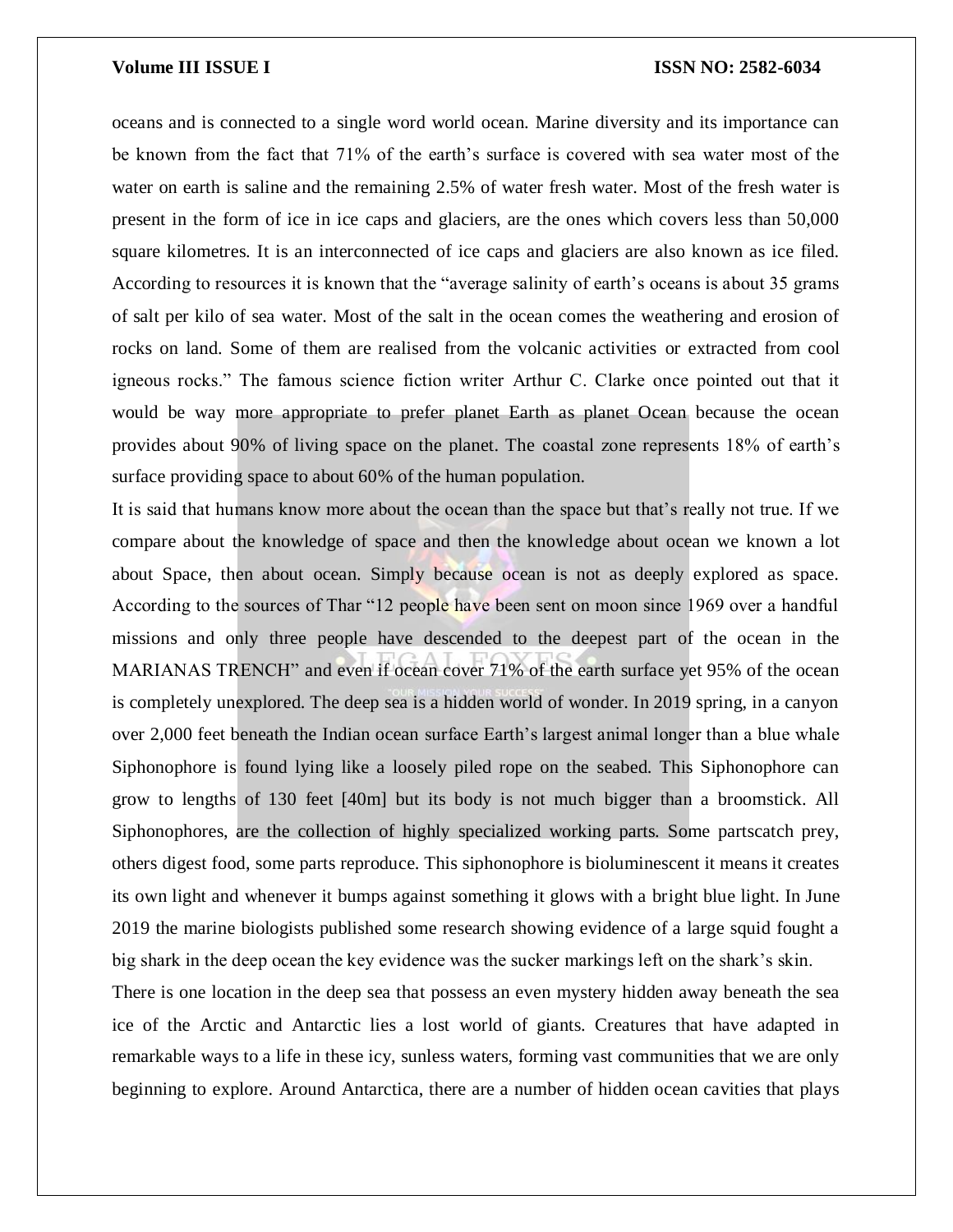an important role in circulation of nutrients and creatures. At 480,000 sq. km, the ross ice shell is the largest floating slab of ice on Earth, and it conceals an ocean cavity that extends 700kms south of Antarctica's coast and remains largely unexplored. In most part of the world sea spiders usually grown no longer than a few millimetres across. But here in oxygen rich condition, they grown far larger, exhibiting the phenomenon of polar gigantism. Marine invertebrates that occur at the poles tend to have much larger body sizes than their relatives that lives across a large taxonomic range. Creatures here belong to a community that has been isolated from the rest of the planet for millions of years. Their isolation has led to the diversity we see today as the creatures unique to the region that have evolved to are on the sea floor.

May be at this point of time someone may be out there thinking why are we thinking about things that are hidden somewhere from God knows how many years or why do we go deeper explore the unexplored areas, when we have so many things already going on above the sea on the grounds? There are many answers to all the questions. We have to go deeper cause already plastic has been found in places any human being scarcely understands. Who knows what vital discoveries might vanish before we come to understand their existence and also their importance? There is this Pacific Trash Vortex also known as The Great Pacific Garbage Patch, it is a garbage patch of marine debris particles somewhere in Pacific Ocean in the central north. It is roughly located from  $135^{\circ}$  W-  $155^{\circ}$  W. it is the collection of plastic and all the floating trash which basically originates from Pacific Rim including countries like South America, Asia, North America. According to the Wikipedia this patch is divided in two areas, the Eastern Garbage Patch and the Western Garbage Patch. There were about a few hundred thousand tons of plastic at the surface of the ocean, which is a huge number. But a few hundred thousand metric tons of plastic is only about 1% of the estimated 8 million tons of plastic scientists believe is emitted into the ocean every year.

 There are many marine conservations which studies about life under water like plants, animals, ecosystem, etc. Marine conservation is also called as ocean conservation because it protects the ecosystem and life inside the ocean and sea. Marine conservation is often described as sub-discipline of conservation biology as it focuses on limiting to damages cause to marine life by human beings like species loss, habitat degradation. Marine conservation has sustainable goals that sustainable use of marine resources for development purpose only. The survival of entire marine life depends on Coral reefs because it provides food, shelter and protection to all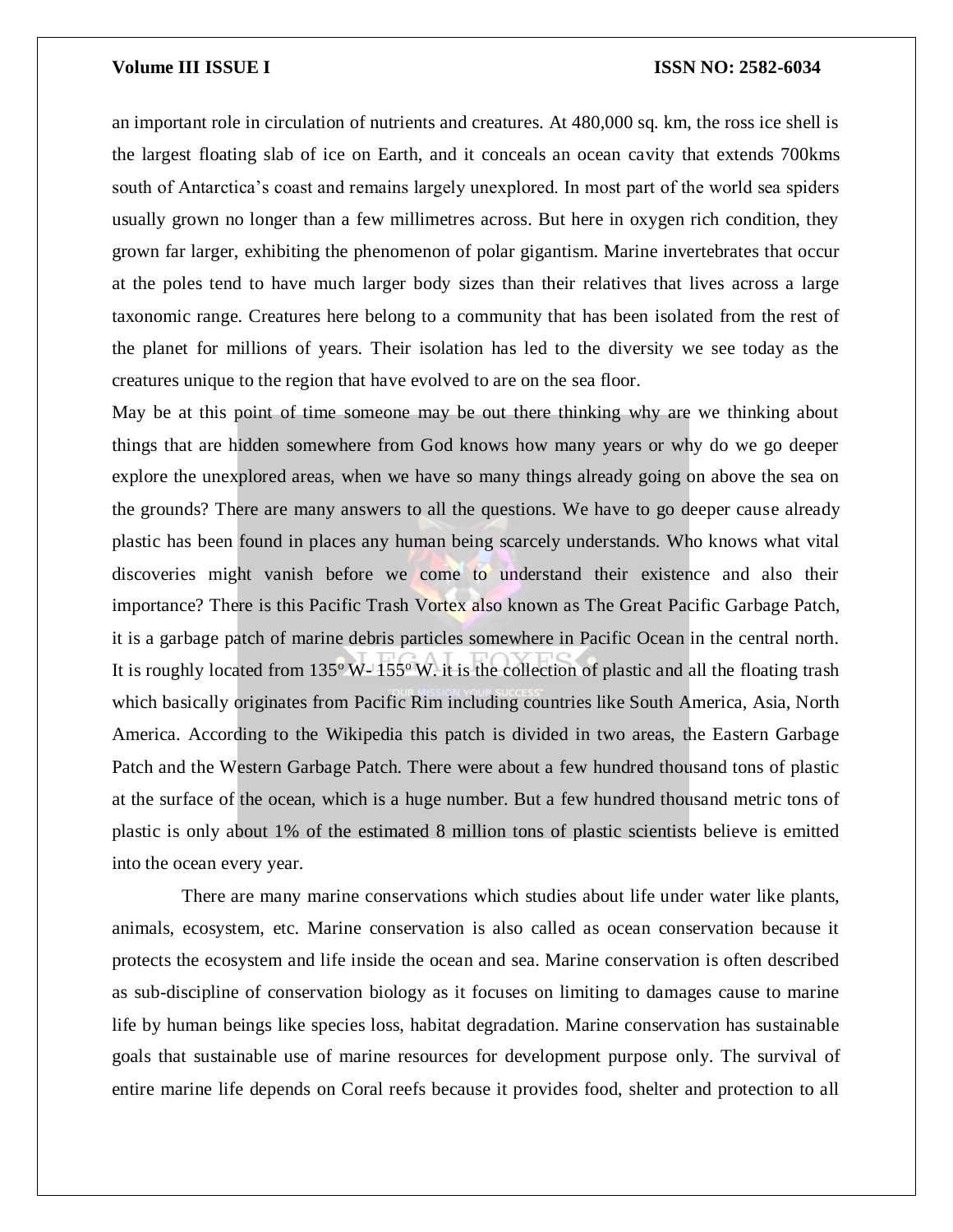the animals, plants and keeps the species alive. For human beings also Coral plays an important role in the form of providing food and also have big hand with economic benefits and in few years it may also help in the form of medicines. But because of the greed of Humans the ecosystem is becoming degraded according to the sources "up to 88% of coral reefs in Southeast Asia are now threatened, with 50% of those reefs at either 'high' or 'very high' risk of disappearing which directly affects the biodiversity and survival of species dependent on coral" and one of the main reason behind it is Overfishing and also pollution from land-based sources. The Food and Agriculture Organisation of the United Nations reported that "the percent of the world's fish stocks which are at sustainable levels have decreased from 90% in 1974 to 65.8% in 2017". The marine conservation along with practical conservation has set up some protected areas. These areas operate in a different way which includes areas which have seasonal closures and multiple levels of zoning allows people to carryout different activities in separate areas.

There are many non- profit groups<sup>1</sup> which are working on cleaning the garbage patches from the ocean few of them are Oceana, ice. It is a non-profit established 20 years ago i.e. in October 2001 by some of the international group of leading founders. Oceana's main focus with sustainable fishing is to provide clean and plentiful food. They also noticed that there was lack of resources that the wild life requires like land or fresh water and these lacks of resources are required to feed the world's largest population. They also have theirfocus on eliminating the use of plastics due to their harmful impact on marine ecosystem. Oceanais really dedicated to fight against the number of threats that are against the world's ocean that causes climate changes. Its main focus is on acidification of the ocean which is the ongoing decrease in the pH value of the Earth's oceans which is caused by the uptake of carbon dioxide from the atmosphere which specially threatens shellfish and corals which are life a string base for the marine ecosystem and sources of sea food. In India there are top 5 NGOs which are working to conserve India's water bodies. Many of the water bodies in India are heavily damages by both nature and mankind some of the water bodies have now dried up or are polluted cause of many Thermal Power plants or factories and what not. Lakes and ponds are the sources of drinking water, supports biodiversity and also regenerate groundwater., like few of the other countries India is also facing many water crunch. Scientists have also predicted that by 2030 the situation will get worse. The names of the top 5 NGOs are Bhumi, Swadesh Foundation, Watershed Organisation Trust, GraminVikasVigyanSamiti, Navjyoti India Foundation all these organisations have noticed that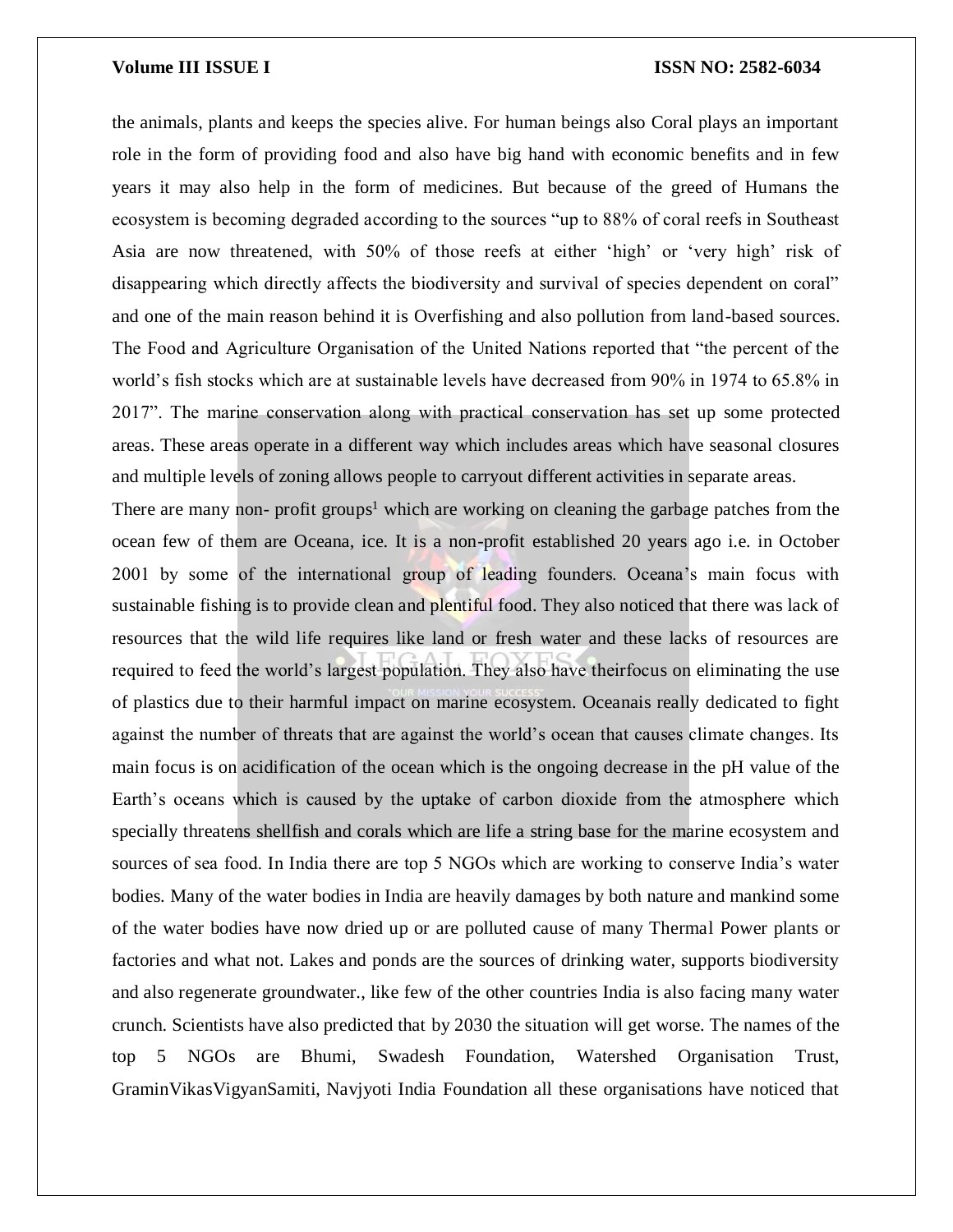more than 80% of crude sewage is being discharged into water bodies in a developing country like India, the number of lakes in India is continuously getting less. In 1960s Bangalore had around 260 lakes and now hardly have 80 lakes, in 2001 around 137 lakes were listed in Ahmedabad but by 2012 65 of them were already destroyed, in last 12 years Hyderabad lost 3,245 hectares of wetland, and the list goes on. After independence the government of India took over all the control over the waterbodies and other water supplies and it later on turned out to be increasing negligence for lack of conservation of waterbodies. This leads to identification of encroachment of water bodies as major cause of 2005 flash flood in Mumbai, 2013 Uttarakhand, 2014Jammu and Kashmir and 2015 Chennai.Also the micro plastic is becoming the part of our food web and geological records so it is really important to take actions like to attain sustainability, operations and maintenance should be allocated, proper budget should be there, long time goals should be planned, local bodies should be encouraged for successful utilisation of resources and to personally work on protection of waterbodies, lakes should be constantly tested on economic, environmental, and social fronts for the benefit of environmental awareness, etc. To protect the water bodies rain water harvesting, drip irrigation, tech water harvesting, judicious water management should be practised on a large scale.

I am saying this again and again that water pollution has become one of the biggest issue of 21<sup>st</sup> century. Oil spill is the worst among all pollutants of water. Oil spill can happen cause of many reason like careless mistakes or some equipment breaking down, or natural disasters like hurricanes. We can also say that oil spill can create a whole new world of problems in matter of time. The world uses countless amount of oil every year in one form or another. United states alone consume over 7 billion barrels of petroleum products every year or at least 20 million barrels a day in recent times. According to the research of National Oceanic and Atmospheric Administration, there are more than thousands of oil spills that occurs in US water every year which eventually creates long-termenvironmental problems. If we see the data of past 50 years or more there have been 44 oil spills on record. And over 10,000 barrels or around 420,000 gallons of oil spills in water every year. After the oil spills it directly affects the whole marine life, birds, and obviously the environment. What really happens isas oil is dense than water after the spill the oil floats on the surface of the water then the oil rapidly spreads out over the surface and then it becomes a thin layer of oil which is known as 'Oil Slick'. After that it keeps spreading out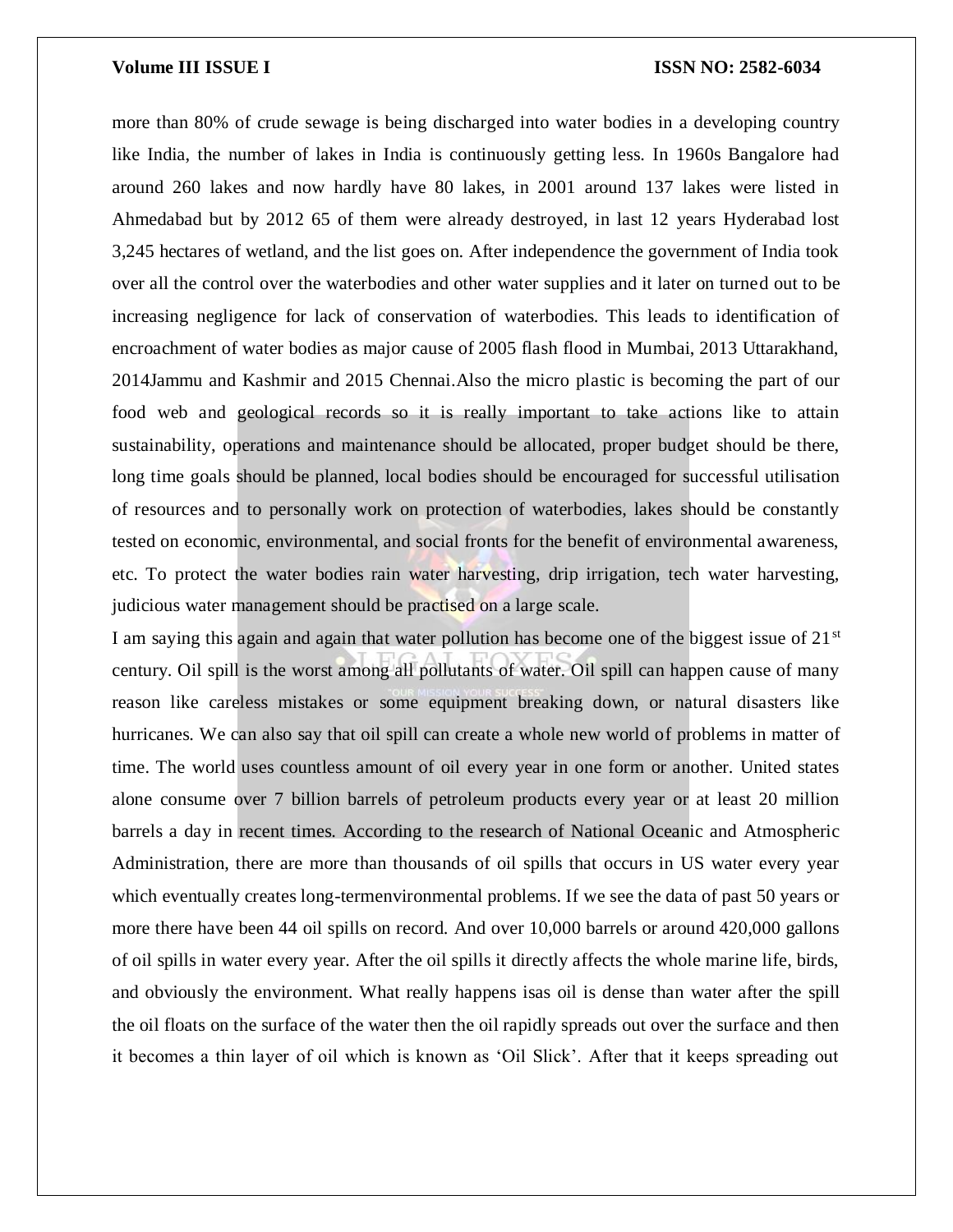until it forms a super thin layer which is known as 'Sheen'. But that thin layer of oil easily creates big problems.

The Trump administration was working to expand dangerous offshore of oil drilling into almost all over U.S water by literally endangering dolphins, seabirds and other marine life. The oil spill which occurred during the drilling has destroyed the vital habitats of both shores and offshores and it became really very difficult to contain or to clean the water. Thousands of aquatic lives faced a terrible death because of the immediate toxic from the oil spill it contaminated the food sources and increases reproductive failure in animals for years. According to the government's own estimates, seismic airguns were used to find oil and gas deposits beneath the seafloor in Atlantic and it obviously caused major injury and disturbed marine mammals, for more than hundreds and thousands of time.

There are some major oil spill accidents happened in history: -

1] During the Gulf war there was an accidental oil spill in the southern Kuwait because of which tons of oil was spilled over the Persian Gulf which led to the death of migratory birds who visits the Persian Gulf every year and as the feathers rendered them they were unable to fly and eventually led to their death.

2] On July 25th a Japanese ship name M. V Wakashio struck a coral reef on the southeast coast of Mauritius. The vessel was carrying around 4000 tonnes of crude oil and from three weeks it was leaking into the India ocean. More than 1000 tonnes of oil leaked into the India ocean from the cracked vessel polluting the cereals, reefs, beaches and lagoons. The spill was declared as Environmental Emergency on August  $7<sup>th</sup>$ . This also cause massive economical loss as Mauritius is a tourist spot. As situation was getting worse the Government took international help to contain the damage. France sent a naval vessel military aircraft and technical experts while Japan sent a six-member team to assist the damage control. Meanwhile looking at the situation getting worse minute by minute the local people also helped by cutting of their hair, beard. The experts fear that the vessel could break into two and spill rest of the oil into the water and cause major disaster.

3] March 24, 1989 the date on which U.S. worst manmade disaster occurred about which scientists still worries about. One evening an oil tanker name Exxon Valdez which was owned by the Exxon Shipping Company left the port of Valdez with around 53 million gallons of Prudhoe Bay Crude Oil. During midnight the ship struck to the Bligh Reef and the collision tore open the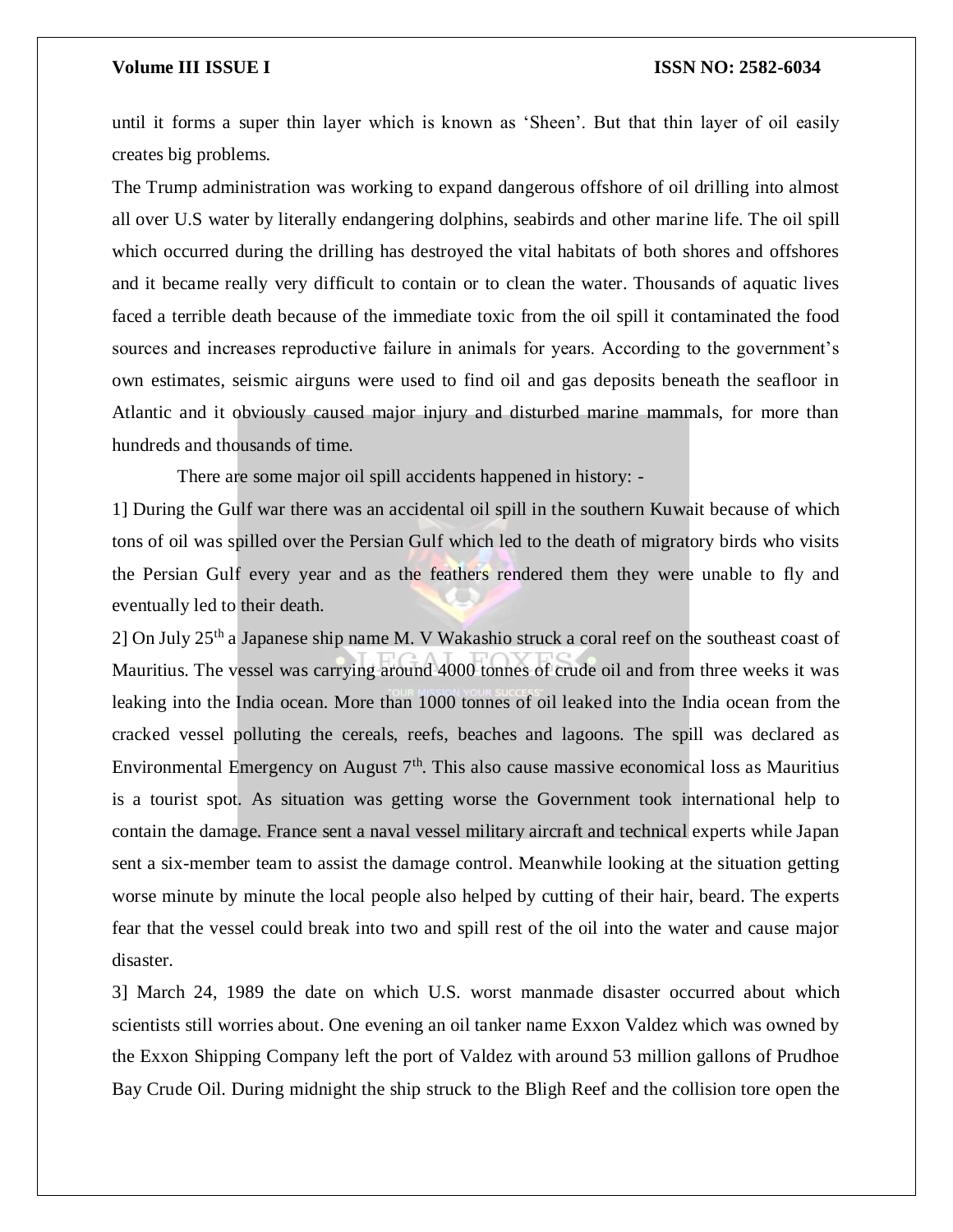ship's hull and cause of that 11 million gallons of crude oil spill into the water of Alaska's Prince William Sound the oil spill covered 1,300 miles of coastline and killed more than thousands of animals. The clean-up workers specially the local people skimmed oil from the water, washed oiled beaches with hot water and sprayed oil dispersant on the shore, saved and cleaned animals trapped in oil. Even after 25 years the sea otter population didn't recover to its pre-spill till 2014. All this happened because the captain on the ship Joseph Hazelwood was drinking at that time and let one unlicensed man steer the ship.

 After this incident the U.S. Congress passed the Oil Pollution Act of 1990 which President George H.W. Bush signed it into law that year. This act increased the penalties for companies who are responsible for oil spills also that not even a single oil tanker in United States waters will have a double hull in it.

But to be honest the author along with many other human beings and scientists thinks that this is really high time to go deeper and find out what is there and just be ready for whatever ones next because it is 100% that exists life and that to not the ordinary ones something different, something hugs, rare and what not. By exploring the unexplored areas we'll be able to find out so many things, identify vulnerable habitats or the threatened which should be protected at all cost and not be destroyed because human beings do that they explore things and then they destroy it because they are not ready for what to do after exploring things but the time have changed now people actually do care about nature they have idea about the consequences of playing with nature and also few of them are genuinely little bit less narrow minded too. The organisations, researchers, scientists who are really working really hard risking their lives to find out the answers, government should definitely help them by taking actions and not by giving justifications for not taking actions. How do government even expect answers when no one has any idea what they are dealing with, but they have to deal with it because it is important. How can anyone possibly know all the answers before they even start their research or investigation and when most of the agencies just back off from funding the projects to avoid the risks. People should know Science is not just about having perfect answers but it is also about asking the questions.

"There are laws relating to Environmental Conservation<sup>2</sup> in Indian Constitution some of them are Article 253 of the Constitution of India says that the Indian Parliament has the power to make any laws for implementing any treaty, agreement or convention with any other country or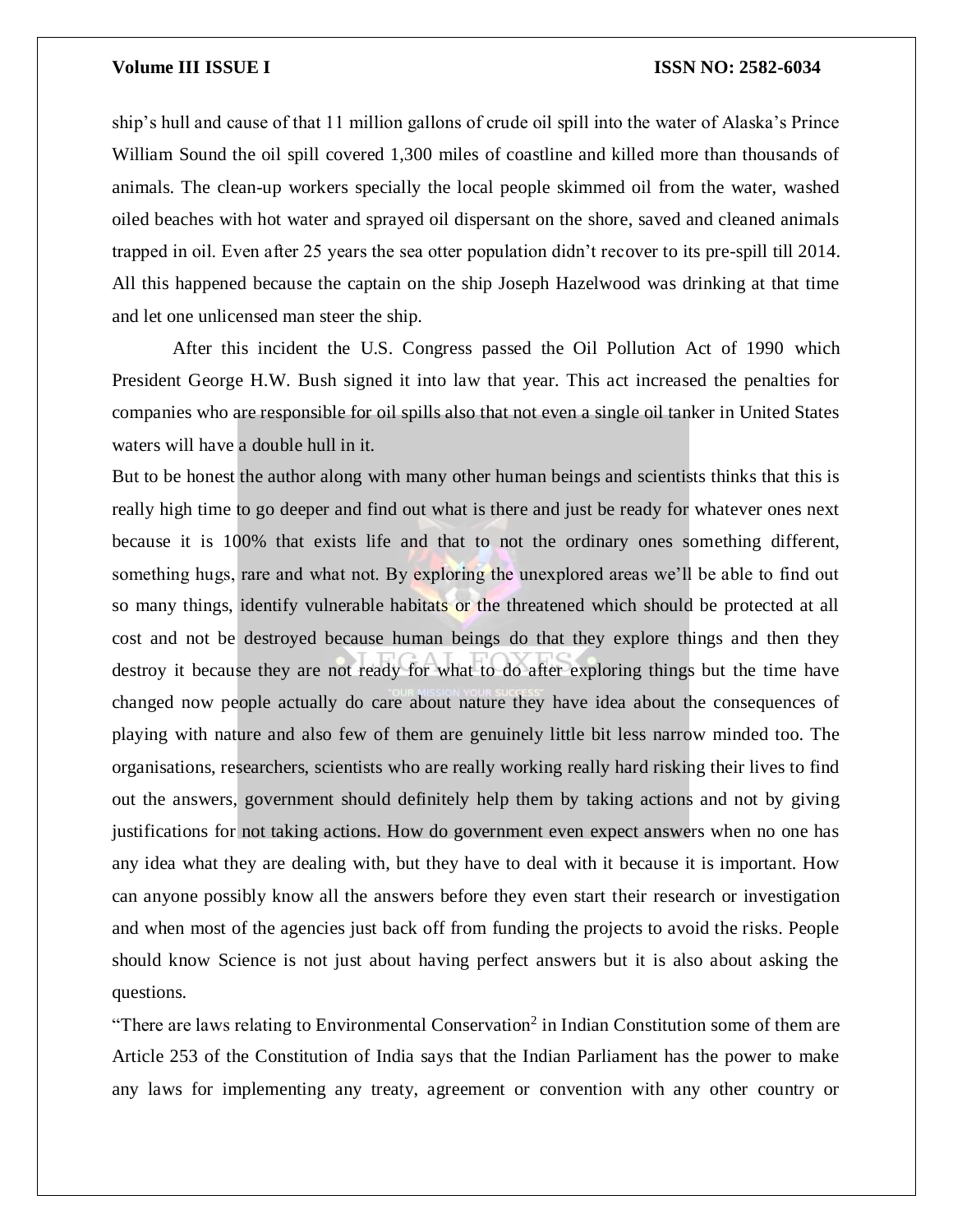countries or any decision made at any international conference, association or other body. This has two implications:

- 1) This imports the standards, duties and obligations of the international instruments, and the decisions taken under such instruments, to which India is a party.
- 2) This places the legislative responsibility on the Centre to implement the instruments to which India has acceded. This is important in the quasi-federal structure of India, where the legislative powersare distributed between the Centre and the states.

Consequent to this provision, the Central Government can take measures to implement international treaties, even if the subject matter falls within the legislative competence of the states.

The Maritime Zones of India Act 1976, enables the Government to take measures for protection of the marine environment. The Coast Guard Act 1978 states that the preservation and protection of marine environment and control of marine pollution is the function of the Indian Coast Guard. The ICG has been accordingly nominated in 1986 as the Central Coordinating Authority for oilspill response in the Maritime Zones of India and Coast Guard officers have been empowered under the Merchant Shipping Act 1958, for taking necessary actions against polluters. Environment (Protection) Act, 1986 and the Coastal Regulation Zone Notification of 1991 issued under the broad EPA as well as the Wildlife (Protection) Act, (WPA) 1972 since all coral reef areas in India are protected areas declared under the Wildlife (Protection) Act 1972. The other laws that would have a bearing on coral reef areas are the Indian Forest Act, 1927, the Forest Conservation Act, 1980 and the Indian Fisheries Act which is of vintage origin"

There are many case laws relating to Marine Environmental Protection few of them are:

# "1] M.C. Mehta Vs. Union Of India<sup>3</sup>

-

In this case a petition was filed by one of the activist who is also an Advocate in supreme court M.C. Mehta regarding the pollution cause by some hazardous industries into river Ganga. The historic judgement was given in this case by E.S. Venkatramiah J. ordering the closure of number of polluting tanneries near Kanpur. In this judgement it was observed that just like an industry which cannot pay minimum wages to its workers can't exist just like that a tannery which can't setup a primary treatment plant can't be permitted to continue to be in existence."